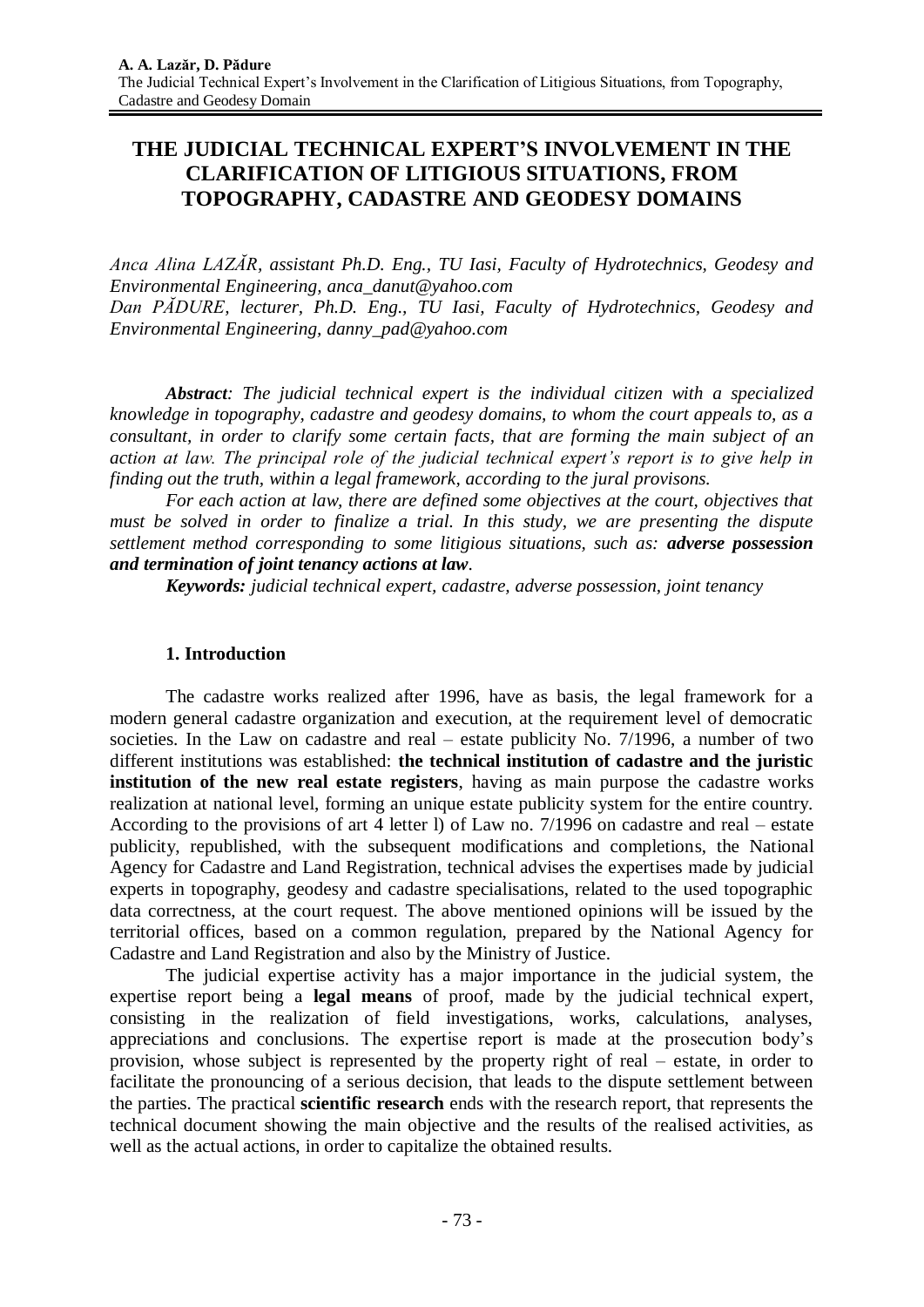The need for preparing the cadastral documentation will be possible only after the end of the action, because this **operation called judicial expertise is a technical and judicial data co-operation**, ment to explain to the court **the real situation from field and documents**. Also, preparing the **cadastral documentation** is an operation that transposes, in a requested form by the National Agency of Cadastre and Real Estate Publicity, the property documents co-operation, the transfer of property rights and of property itself data information, so that after a technical check and then, a check made by the real estate publicity regarding the possession mode of that property, it will be possible to give a **cadastral number and to register the property right.**

**The expertise report** is a document organized in different **sections**. This structured form of the expertise report is necessary for assuring a fluence and a clarity of the contained information.

A **judicial expertise report** contains the header and the following sections: Preamble, Parties, Short History, Expertise Objective, Expertise Flow, Expert's Findings, Conclusions, Annexes.

The **header** of the expertise report contains the name of the institution that ordered it, the number of the dossier and the judgement term of the expertise report received.

The **preamble** of the expertise report contains: the expert's name and surname, profession and qualification, the number of the expert card, the date when the expert qualification was received, the date and number of the local expertise Office recommendation.

The **parties** are mentioned with their names, surnames, residence adress and their quality in the action (claimant and defendant).

**Short history of the court case** – in this section, there are presented, in a chronological order, the main elements and information, that are key points in the dispute evolution.

The **objective** of the expertise – this section contains the literally presentation of the established objectives of the court for the expertise realisation, but also the questions that were written to the expert.

The **flow** of the expertise comprises the necessary followed actions, in order to obtain the expertise report.

The **expert's findings** represent the most important section of the report, containing data, observations, investigations, dossier extracts on one hand and also the results from the expert's investigations, on the other hand.

The **conclusions** of the expertise report must contain, in a brief description, the answers of the expert to the established expertise objects.

The **annexes** of the expertise report refer to the documents supporting the conclusions expressed by the expert.

### **2. Methods used for solving litigious situations**

**Case study number 1:** It is presented the solving method at court, for the adverse posession action at law corresponding to a property, represented by a terrain surface area of 1384 m<sup>2</sup>, located within the built-up area of Draguseni village, Draguseni parish, Iasi county.

The objectives defined by the court are the following:

1. To specify if this surface is fenced.

2. To identify how many buildings are in the mentioned area.

3. To specify if the terrain belongs either to the public or private state domain, or to the Draguseni parish.

4. To prepare the documentation needed for the notification, in order to be authorised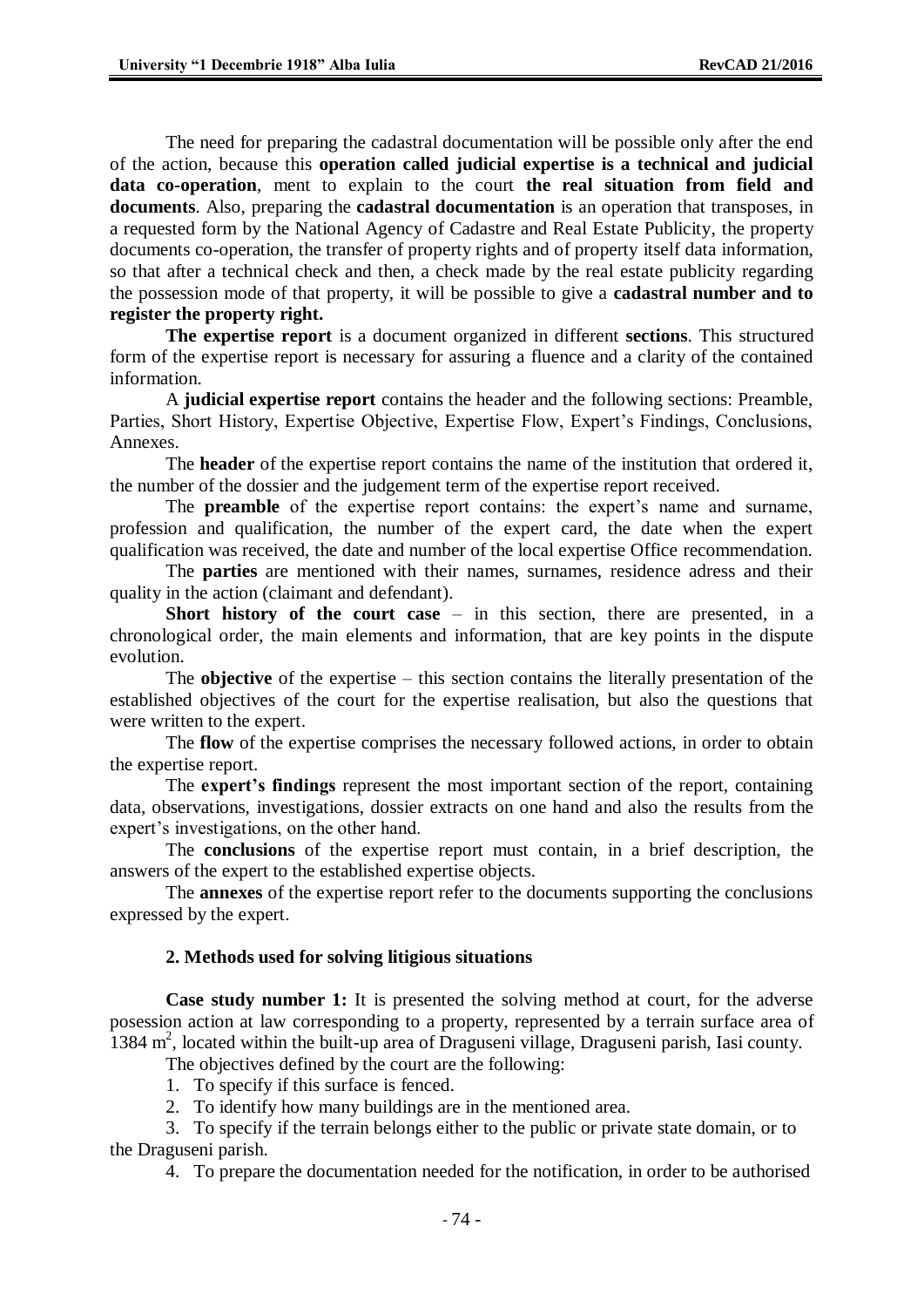by the Land Regisry Office, together with the expertise report and the acceptance protocol.

In order to give answers to the objectives required by the court, the following phases are performed:

1. Initially, it is identified the location of the property. This is located within the builtup area of Draguseni village, Draguseni parish, Iasi county, having as a **cadastral identifier** the **T6** field, **CC139, A138** parcels, according to the cadastral plan.

In order to determine the surface of the property, field measurements with the GPS technology were made, and finally, after calculations using the contour points coordinates, a surface area of 1384 m<sup>2</sup> was determined. After data processing, the afferent draft of the property was obtained. As shown in Fig. 1, the terrain surface is defined by the contour points: **1, 2, 3, 4, 5, 6, 7**. The actual property is delimited by the following properties: to the North - the property owned by Butnaru P. Elena, to the South - the DS 140 rural road, to the East – the DS 155 rural road, to the West - the property having the cadastral number 60021.



Fig. 1. Property layout plan, with indication of borders to adjoining properties corresponding to the property located in the built-up area of Draguseni village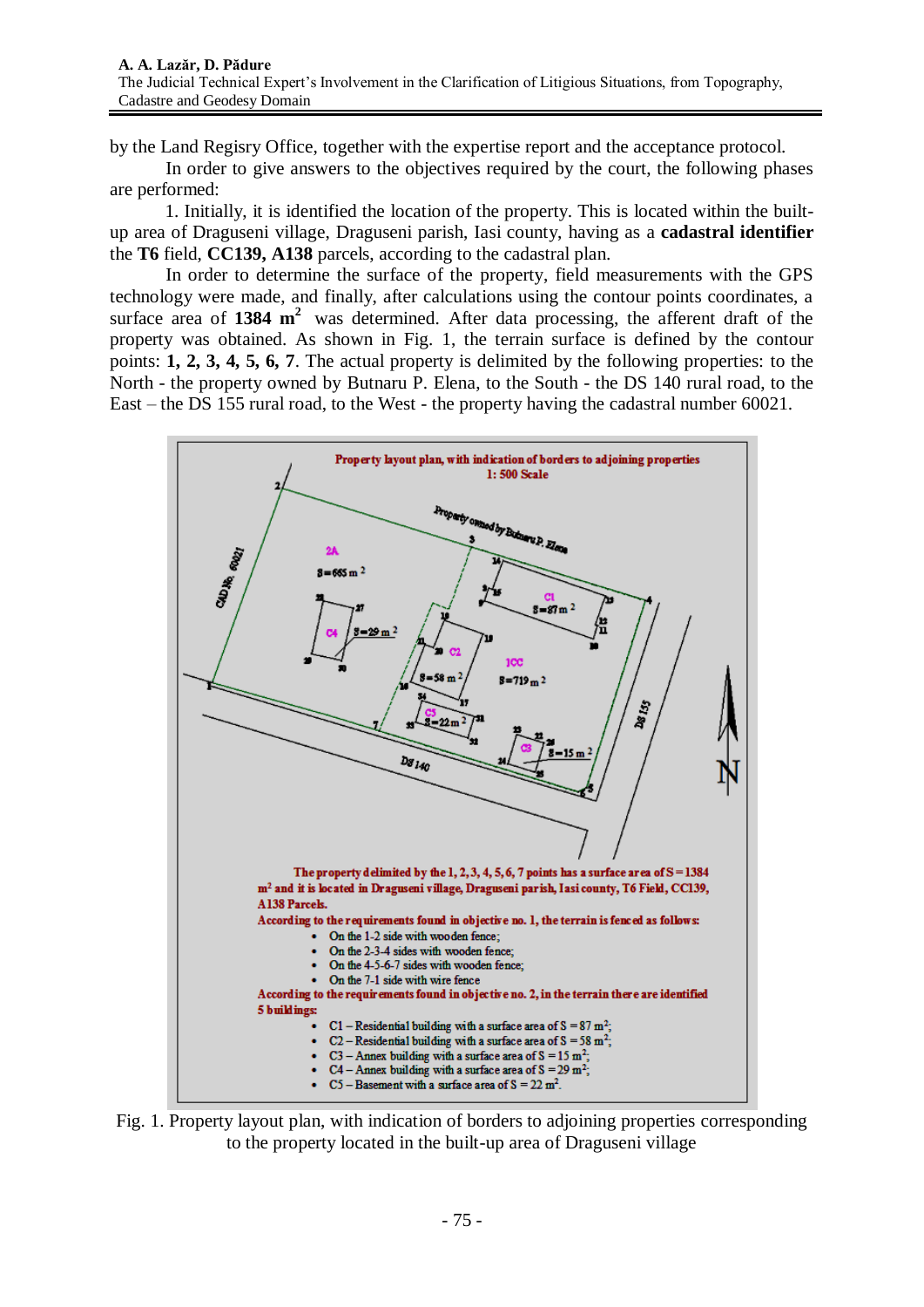According to the real situation found in the field trip, the property, with a total surface of  $S = 1384 \text{ m}^2$  is fenced as follows:

- On the 1-2 side with wooden fence:
- On the 2-3-4 sides with wooden fence;
- On the 4-5-6-7 sides with wooden fence:
- On the 7-1 side with wire fence

2. In the field measurements, there was identified a number of **5 buildings**, as they are shown in Fig. 1 :

- C1 Residential building with a surface area of  $S = 87$  m<sup>2</sup>;
- C2 Residential building with a surface area of  $S = 58$  m<sup>2</sup>;
- C3 Annex building with a surface area of  $S = 15$  m<sup>2</sup>;
- C4 Annex building with a surface area of  $S = 29$  m<sup>2</sup>;
- C5 Basement with a surface area of  $S = 22$  m<sup>2</sup>.

3. Information was requested from the local authority of Draguseni parish, regarding the legal situation of the corresponding terrain with the surface area of  $1384 \text{ m}^2$  and the answer shows that the property **is not included in the public or private domain inventory** of the Draguseni parish.

4. There was prepared the needed documentation for submitting, in order to be authorized by the Land Regisry Office.

**Case study number 2:** It is presented the solving method in court, for the termination of joint tenancy action.

The objectives defined by the court are the following:

- 1. To identify the terrain surfaces that were owned by the deceased mother Gusa Maria, according to the Property Title No. 101432/09.11.1994, both within the built-up areas and outside of built-up areas.
- 2. Also, there have to be made certain parcelling proposals of the property, carefully that each successor receives his part in both, within the built-up areas and outside of built-up areas, according to the deserved share.

In order to give answers to the objectives required by the court, the following phases are performed:

1. In a first step, there are identified the **locations of the properties**. In this way, a property is located within the built-up area of the Oteleni village, Oteleni parish, Iasi county having a surface area of  $S = 1117 \text{ m}^2$ , containing a building C1 with a corresponding surface of  $S = 55$  m<sup>2</sup>, as shown in Fig. 2. The cadastral identifiers, as found in the cadastral plan of the Oteleni parish, are: the T6 field, A942, CC943 parcels, with the following neighbors:

- to the North the European Road DE:
- to the South the DS 341 rural road;
- to the East the property owned by Cretu Ion;
- $\bullet$  to the West the H.C 915 channel.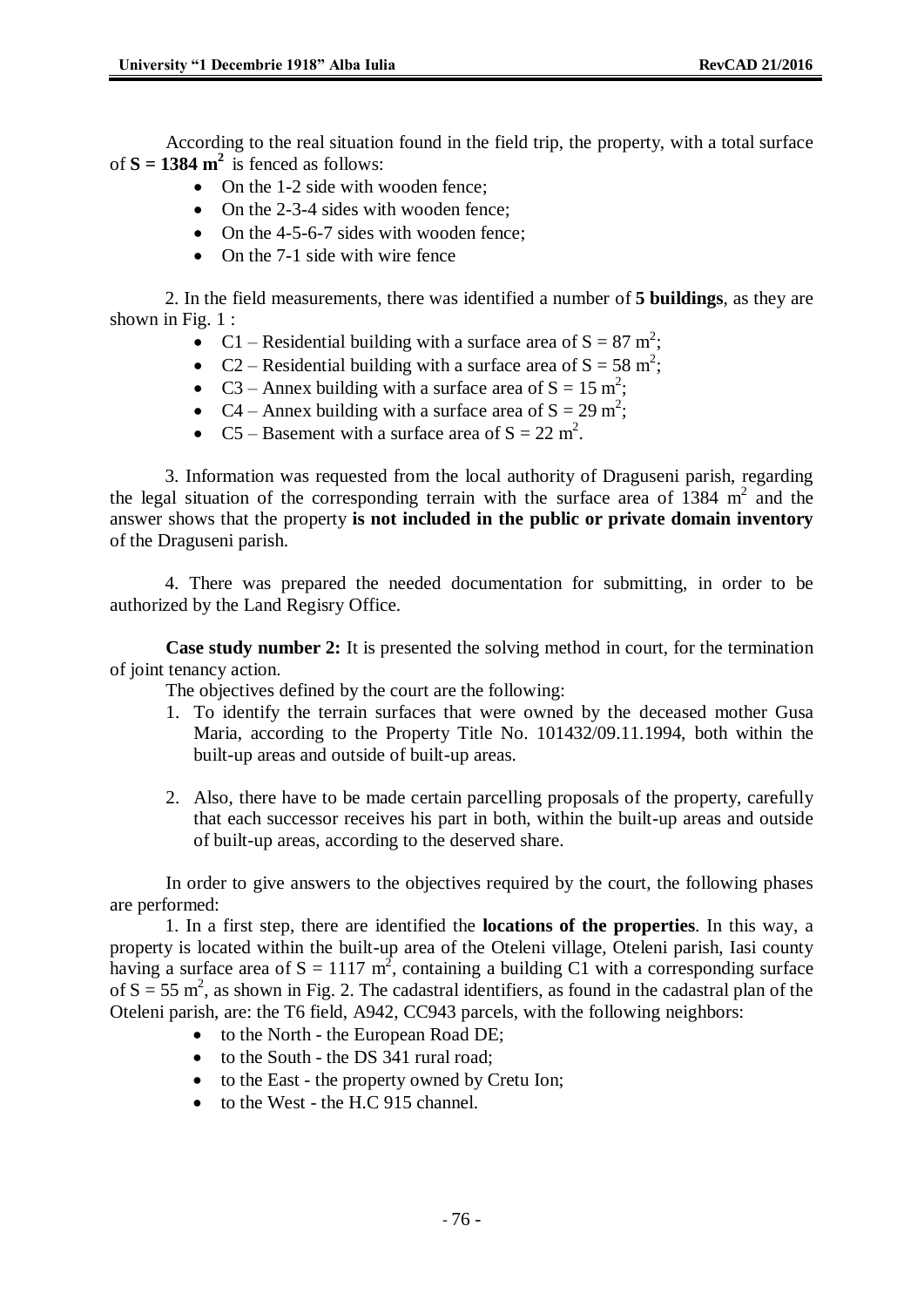

Fig. 2. Property layout plan, with indication of borders to adjoining properties corresponding to the property located in the built-up area of Oteleni village

The second property with a surface area of  $S = 4383$  m<sup>2</sup> (Fig. 3) is located outside the built-up area of the Oteleni parish, in Iasi county. As shown in the property document, the cadastral identifiers are T25 field and A309/184 parcels and it has the following neighbors:

- To the North the property owned by Constantin Ion;
- To the South the property owned by Pricop Vasile;
- To the East the European Road DE;
- To the West the European Road DE.



Fig. 3. Property layout plan, with indication of borders to adjoining properties corresponding to the property located outside of the built-up area of Oteleni village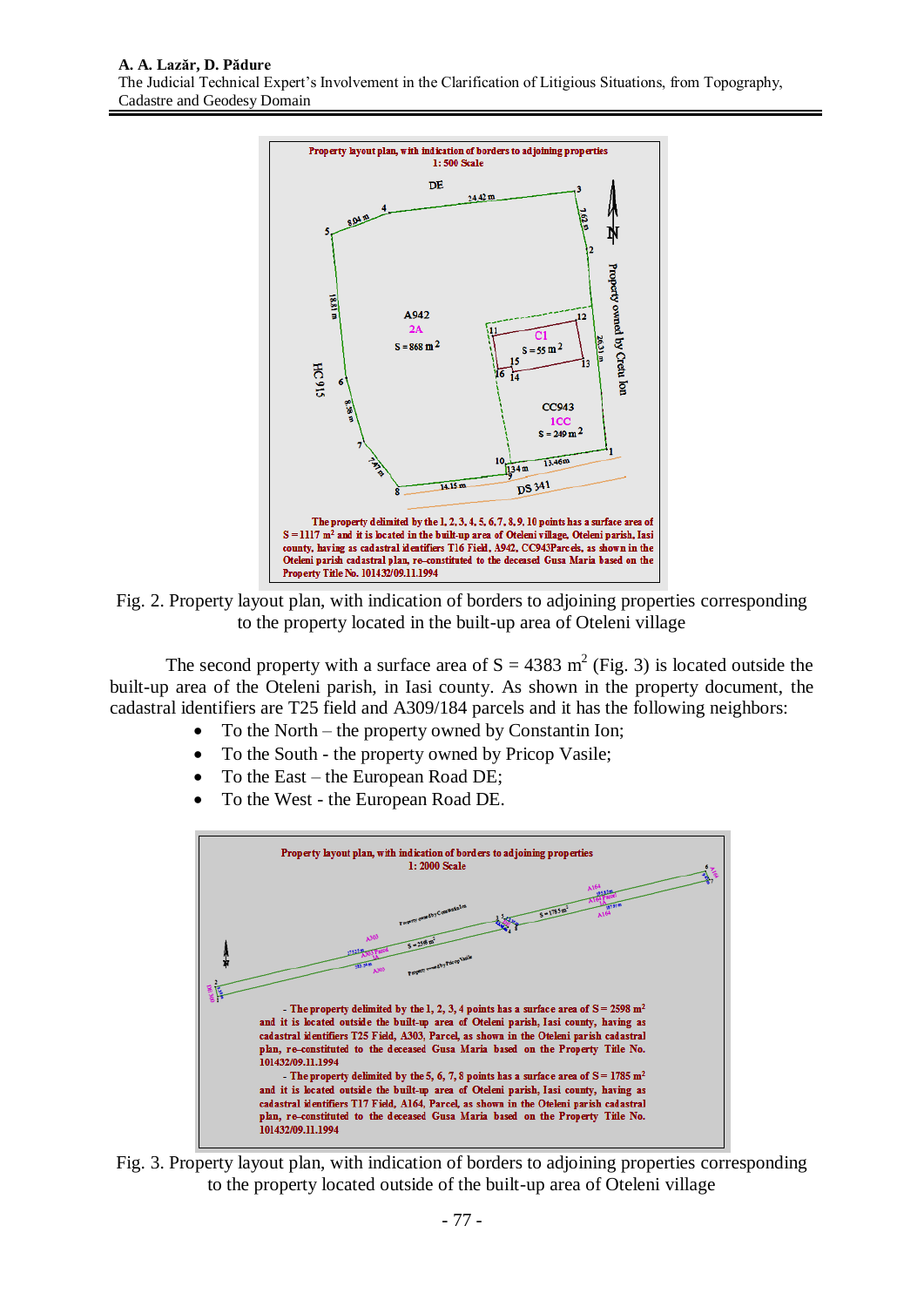After the field measurements and according to the information provided by the present parties at the date and hour established within the convocation and after the superposition of the measured data on the Oteleni parish cadastral plan, we concluded that the terrain with the surface area of  $S = 4383$  m<sup>2</sup> registered in the Property Title No. 101432/11.09.1994, is **located in fact, in the T25 field, A303 parcel and in the T17 field, A164 parcel**.

2. After property locations are established, the next step is the parcelling proposal, taking into account that every successor (Fig. 4) to receive his terrain part in both, within the built-up areas and outside of built-up areas, according to the deserved share.



Fig. 4. The successors of the properties owned by Gusa Maria

Taking into account the fact that the deceased son Gusa Adrian doesn't have any successors, the expert suggests to subdivide the terrain into four equal lots, for both terrain types within the built-up areas and outside of built-up areas (Fig. 5 and Fig. 6).

In the field measurements, there was identified a building with a footprint area of 55 m<sup>2</sup>, that contains a number of two rooms and a work access hall, fact that doesn't allow to be divided into four equal parts. For this reason, it was established that the building to be contained into a single lot, namely Lot 1.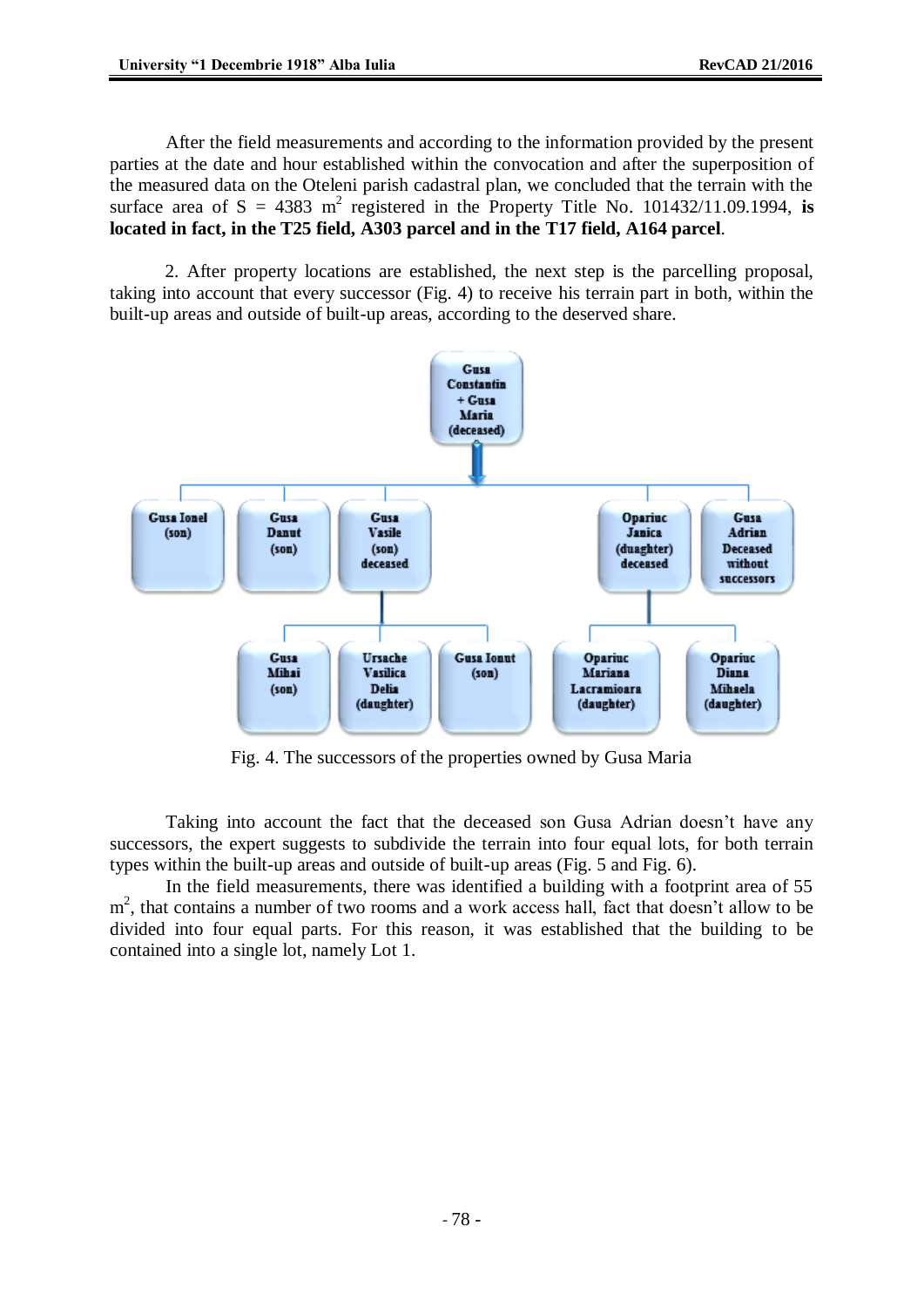

Fig. 5. The parcelling of the property located in the built-up area of Oteleni village